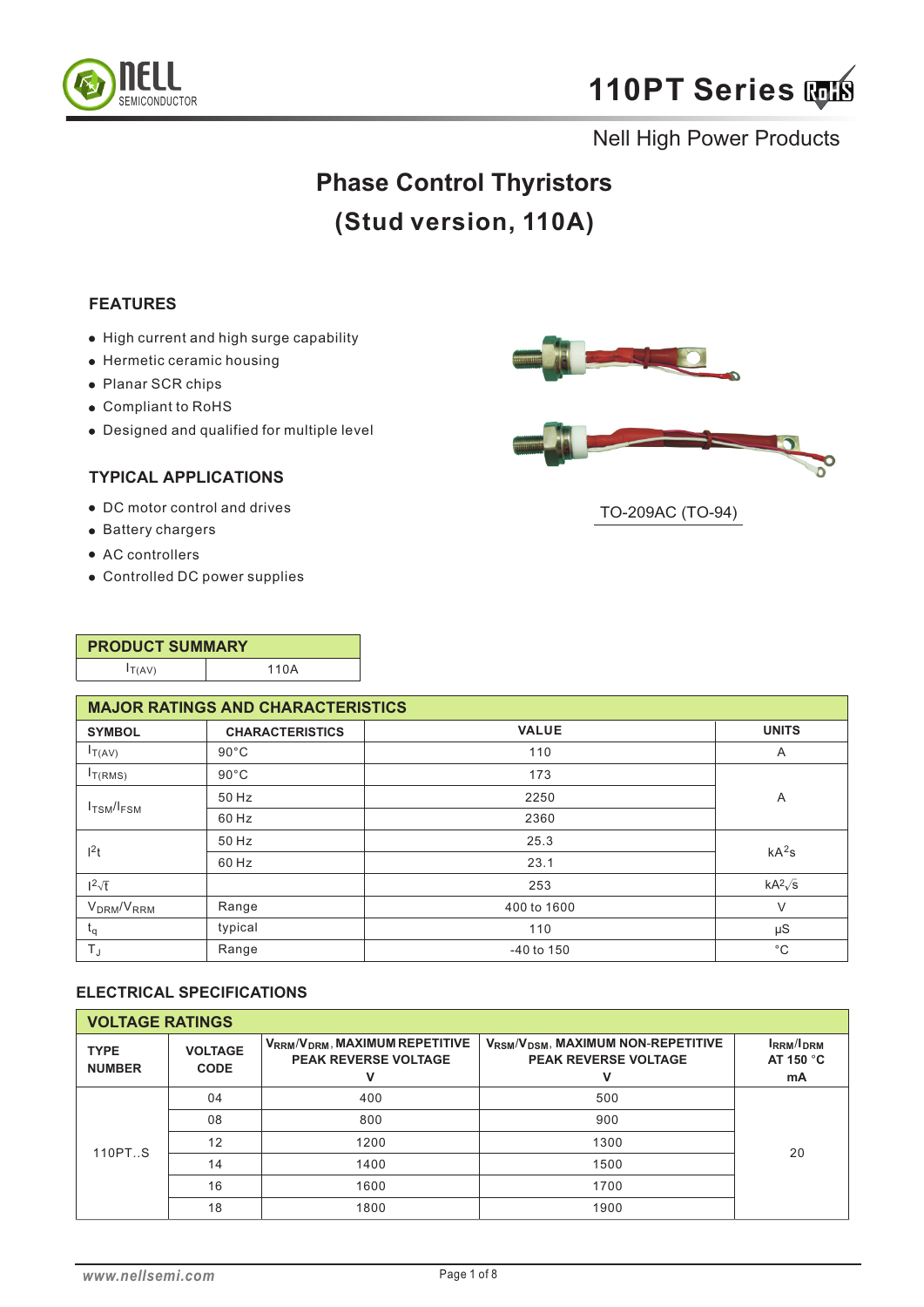

| <b>FORWARD CONDUCTION</b>                     |                  |                                                                                                               |                                                  |                                                                                                               |               |                   |
|-----------------------------------------------|------------------|---------------------------------------------------------------------------------------------------------------|--------------------------------------------------|---------------------------------------------------------------------------------------------------------------|---------------|-------------------|
| <b>PARAMETER</b>                              | <b>SYMBOL</b>    | <b>TEST CONDITIONS</b>                                                                                        |                                                  |                                                                                                               | <b>VALUES</b> | <b>UNIT</b>       |
| Maximum average on-state current              |                  |                                                                                                               |                                                  |                                                                                                               | 110           | A                 |
| at case temperature                           | $I_{T(AV)}$      |                                                                                                               | 180° conduction, half sine wave, 50Hz            |                                                                                                               |               | $^{\circ}C$       |
| Maximum RMS on-state current                  | $I_{T(RMS)}$     |                                                                                                               |                                                  | 180° conduction, half sine wave, 50Hz, T <sub>C</sub> =90°C                                                   | 173           |                   |
|                                               |                  | $t = 10$ ms                                                                                                   | No voltage                                       |                                                                                                               | 2250          | A                 |
| Maximum peak, one-cycle, on-state             |                  | $t = 8.3$ ms                                                                                                  | reapplied                                        |                                                                                                               | 2360          |                   |
| non-reptitive surge current                   | $I_{\text{TSM}}$ | $t = 10$ ms                                                                                                   | 100% V <sub>RRM</sub>                            |                                                                                                               | 1890          |                   |
|                                               |                  | $t = 8.3$ ms                                                                                                  | reapplied                                        | Sine half wave,                                                                                               | 1980          |                   |
| Maximum $l^2$ t for fusing                    | $1^2t$           | $t = 10$ ms                                                                                                   | No voltage<br>reapplied<br>100% V <sub>RRM</sub> | initial $T_{\rm J}$ = $T_{\rm J}$ maximum                                                                     | 25.3          | kA <sup>2</sup> s |
|                                               |                  | $t = 8.3$ ms                                                                                                  |                                                  |                                                                                                               | 23.1          |                   |
|                                               |                  | $t = 10$ ms                                                                                                   |                                                  |                                                                                                               | 17.9          |                   |
|                                               |                  | $t = 8.3$ ms                                                                                                  | reapplied                                        |                                                                                                               | 16.3          |                   |
| Maximum $I^2\sqrt{t}$ for fusing              | $1^2\sqrt{t}$    |                                                                                                               | $t = 0.1$ to 10 ms, no voltage reapplied         |                                                                                                               | 253           | $kA^2\sqrt{s}$    |
| Low level value of threshold voltage          | $V_{T(TO)1}$     |                                                                                                               |                                                  | $(16.7\% \times \pi \times I_{T(AV)})$ < I < $\pi \times I_{T(AV)}$ , T <sub>J</sub> = T <sub>J</sub> maximum | 0.80          | $\vee$            |
| High level value of threshold voltage         | $V_{T(TO)2}$     | $I > \pi \times I_{T(AV)}, T_J = T_J$ maximum                                                                 |                                                  | 1.05                                                                                                          |               |                   |
| Low level value of on-state slope resistance  | $r_{t1}$         | $(16.7\% \times \pi \times I_{T(AV)})$ < I < $\pi \times I_{T(AV)}$ , T <sub>J</sub> = T <sub>J</sub> maximum |                                                  | 2.10                                                                                                          | $m\Omega$     |                   |
| High level value of on-state slope resistance | $r_{t2}$         | $I > \pi x I_{T(AV)}, T_J = T_J$ maximum                                                                      |                                                  | 1.75                                                                                                          |               |                   |
| Maximum on-state voltage drop                 | V <sub>TM</sub>  | $ITM$ = 350A, T <sub>J</sub> = 25°C, 180°C conduction                                                         |                                                  | 1.6                                                                                                           | $\vee$        |                   |
| Maximum holding current                       | Īн               |                                                                                                               |                                                  | Anode supply = $6V$ , resistive load $T_J = 25^{\circ}C$                                                      | 150           |                   |
| Maximum latching current                      | ΙL.              |                                                                                                               |                                                  | Anode supply = $6V$ , resistive load $T_J = 25^{\circ}C$                                                      | 400           | mA                |

| <b>BLOCKING</b>                                       |                                 |                                                                          |               |              |
|-------------------------------------------------------|---------------------------------|--------------------------------------------------------------------------|---------------|--------------|
| <b>PARAMETER</b>                                      | <b>SYMBOL</b>                   | <b>TEST CONDITIONS</b>                                                   | <b>VALUES</b> | <b>UNITS</b> |
| Maximum peak reverse and<br>off-state leakage current | <sup>I</sup> RRM<br><b>IDRM</b> | $T_1 = 150^{\circ}C$                                                     | 20            | mA           |
| Maximum critical rate of rise of<br>off-state voltage | dV/dt                           | $T_{\rm d}$ = $T_{\rm d}$ maximum,<br>exponential to 67% rated $V_{DRM}$ | 1000          | $V/\mu s$    |

| <b>SWITCHING</b>      |               |                                                                                                                                         |              |              |
|-----------------------|---------------|-----------------------------------------------------------------------------------------------------------------------------------------|--------------|--------------|
| <b>PARAMETER</b>      | <b>SYMBOL</b> | <b>TEST CONDITIONS</b>                                                                                                                  | Voltage code | <b>UNITS</b> |
| Typical delay time    | $t_{\rm d}$   | Gate current 1A, $dl_g/dt = 1A/\mu s$<br>$V_d = 67\% V_{DRM}$ , $T_J = 25\degree C$                                                     |              | $\mu s$      |
| Typical turn-off time | $L_{\Omega}$  | ' I <sub>TM</sub> = 50A, T <sub>J</sub> = T <sub>J</sub> maximum, dl/dt = -5 A/μs<br>$V_R$ = 50V, dV/dt = 20 V/µs, gate 0V, 25 $\Omega$ | 110          |              |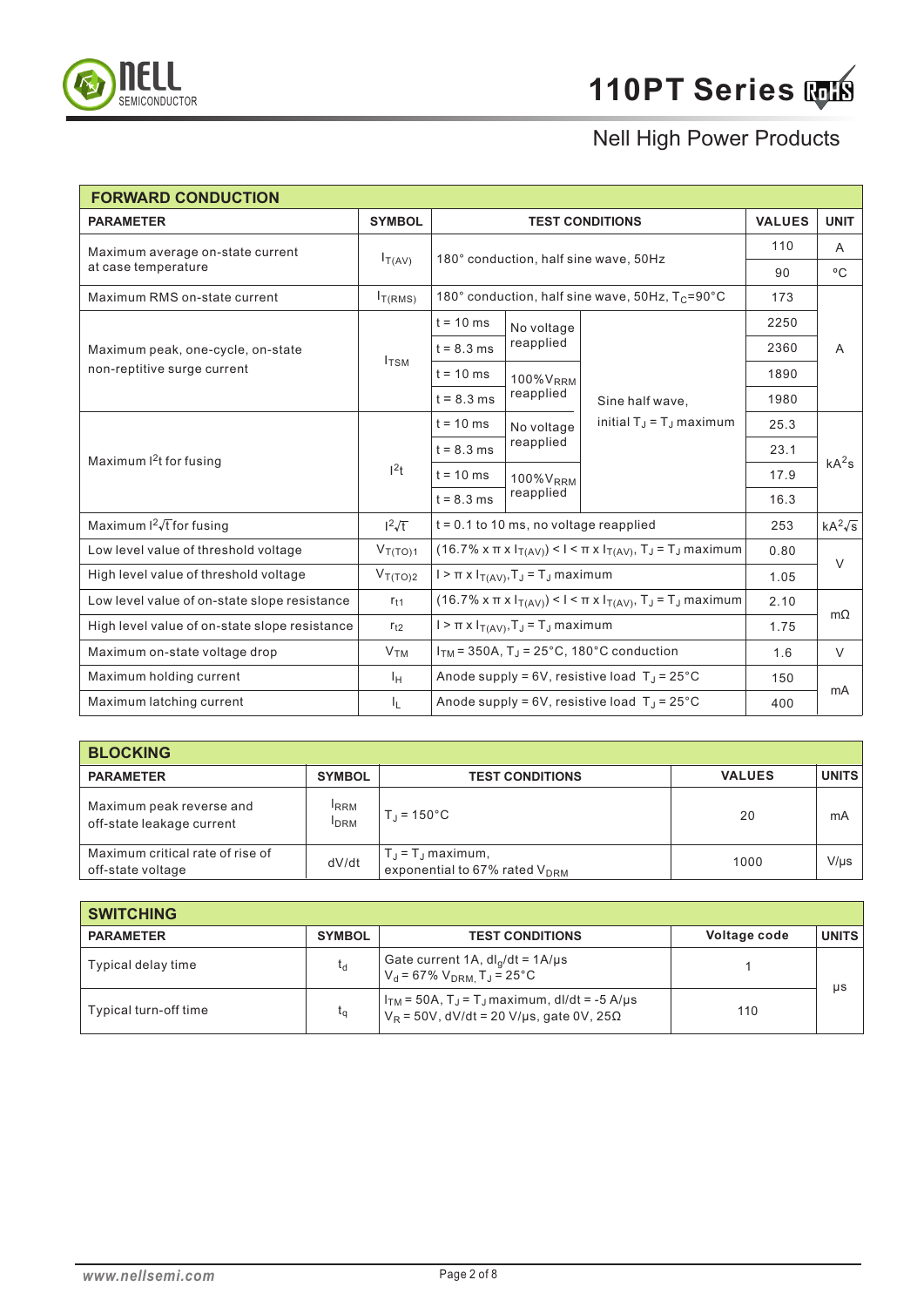

| <b>TRIGGERING</b>                              |                    |                                                               |                                                            |               |                          |              |
|------------------------------------------------|--------------------|---------------------------------------------------------------|------------------------------------------------------------|---------------|--------------------------|--------------|
| <b>PARAMETER</b>                               | <b>SYMBOL</b>      | <b>TEST CONDITIONS</b>                                        |                                                            | <b>VALUES</b> |                          | <b>UNITS</b> |
|                                                |                    |                                                               |                                                            | TYP.          | Max.                     |              |
| Maximum peak gate power                        | $P_{GM}$           | $t_P \le 5$ ms, T <sub>J</sub> = T <sub>J</sub> maximum       |                                                            | 12            |                          | W            |
| Maximum average gate power                     | $P_{G(AV)}$        | $f = 50$ Hz, T <sub>J</sub> = T <sub>J</sub> maximum          |                                                            |               | 3                        |              |
| Maximum peak positive<br>gate current          | l <sub>GM</sub>    |                                                               | $t_p \le 5$ ms, T <sub>.J</sub> = T <sub>.J</sub> maximum  |               | 3                        | A            |
| Maximum peak positive<br>gate voltage          | $+V$ <sub>GM</sub> |                                                               |                                                            |               | 20                       |              |
| Maximum peak negative<br>gate voltage          | $-VGM$             |                                                               |                                                            | 10            |                          | $\vee$       |
|                                                | $V_{GT}$           | $T_J = -40^{\circ}C$                                          |                                                            | 1.60          | $\overline{\phantom{a}}$ | mA           |
| Maximum required DC<br>gate voltage to trigger |                    | $T_{\rm J}$ = 25 $^{\circ}$ C                                 | Anode supply = 12V,<br>resistive load;<br>$R_1 = 30\Omega$ | 1.0           | 1.5                      |              |
|                                                |                    | $T_J = 150^{\circ}C$                                          |                                                            | 0.7           | $\blacksquare$           |              |
|                                                | $I_{GT}$           | $T_J = -40$ °C                                                |                                                            | 140           | $\overline{\phantom{a}}$ |              |
| Maximum required DC<br>gate current to trigger |                    | $T_J = 25^{\circ}C$                                           |                                                            | 60            | 120                      |              |
|                                                |                    | $T_J = 150^{\circ}C$                                          |                                                            | 30            | $\blacksquare$           |              |
| Maximum gate voltage<br>that will not trigger  | $V_{GD}$           | $T_J$ = $T_J$ maximum, 66.7% $V_{DRM}$ applied                |                                                            |               | 0.25                     | V            |
| Maximum gate current<br>that will not trigger  | l <sub>GD</sub>    |                                                               |                                                            |               | 10                       | mA           |
| Maximum rate of rise of<br>turmed-on current   | dl/dt              | $T_{\rm J}$ = 25°C, $I_{\rm GM}$ = 1.5A, $t_{\rm r}$ ≤ 0.5 µs |                                                            |               | 150                      | $A/\mu s$    |

| <b>THERMAL AND MECHANICAL SPECIFICATIONS</b>                 |                  |                                            |                  |                  |  |
|--------------------------------------------------------------|------------------|--------------------------------------------|------------------|------------------|--|
| <b>PARAMETER</b>                                             | <b>SYMBOL</b>    | <b>TEST CONDITIONS</b>                     | <b>VALUES</b>    | <b>UNITS</b>     |  |
| Maximum junction operating<br>temperature range              | $T_{\rm J}$      |                                            | $-40$ to $150$   | $^{\circ}$ C     |  |
| Maximum junction operating<br>temperature range              | $T_{\text{stg}}$ |                                            | -40 to 150       |                  |  |
| Maximum thermal resistance,<br>junction to case per junction | $R_{thJC}$       | DC operation                               | 0.25             |                  |  |
| Maximum thermal resistance,<br>case to heatsink per module   | $R_{thCS}$       | Mounting surface, smooth, flat and greased | 0.1              | $\degree$ C/W    |  |
|                                                              |                  | Non-lubricated threads                     | 15.5<br>(137)    | $N \cdot m$      |  |
| Mounting torque, ±10%                                        |                  | Lubricated threads                         | 14<br>(120)      | $(lbf \cdot in)$ |  |
|                                                              |                  |                                            | 115              | g                |  |
| Approximate weight                                           |                  |                                            | 4.06             | oz.              |  |
| Case style                                                   |                  | See dimensions (at the end of datasheet)   | TO-209AC (TO-94) |                  |  |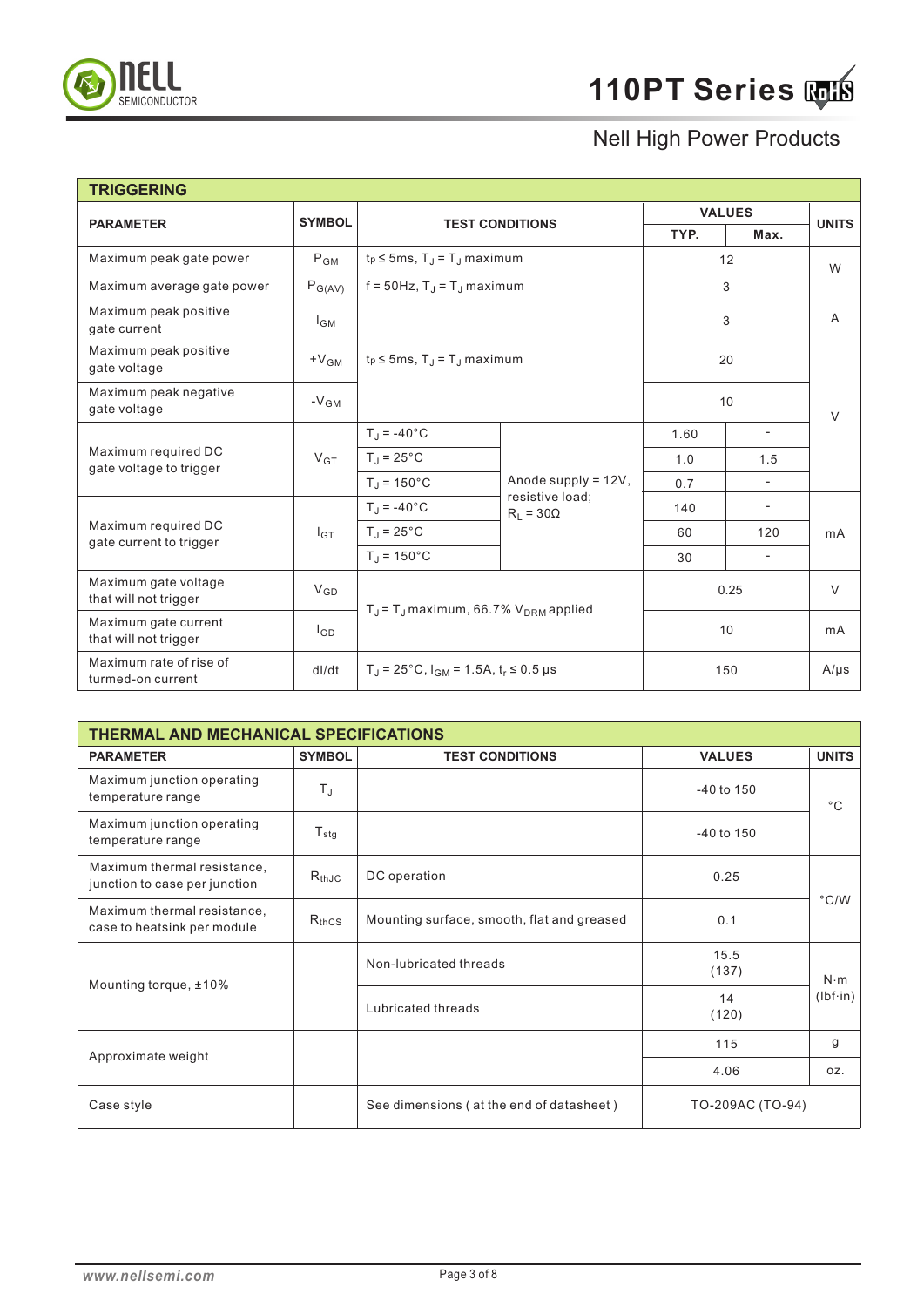

| <b>ARthJC CONDUCTION</b> |                              |                               |                                   |              |  |  |  |
|--------------------------|------------------------------|-------------------------------|-----------------------------------|--------------|--|--|--|
| <b>CONDUCTION ANGLE</b>  | <b>SINUSOIDAL CONDUCTION</b> | <b>RECTANGULAR CONDUCTION</b> | <b>TEST CONDUCTIONS</b>           | <b>UNITS</b> |  |  |  |
| 180°                     | 0.043                        | 0.031                         |                                   |              |  |  |  |
| $120^\circ$              | 0.052                        | 0.053                         |                                   |              |  |  |  |
| $90^\circ$               | 0.066                        | 0.071                         | $T_{\rm J}$ = $T_{\rm J}$ maximum | K/W          |  |  |  |
| $60^\circ$               | 0.096                        | 0.101                         |                                   |              |  |  |  |
| $30^\circ$               | 0.167                        | 0.169                         |                                   |              |  |  |  |

**Note**

• The table above shows the increment of thermal resistance  $R_{thJC}$  when devices

operate at different conduction angles than DC

#### **ORDERING INFORMATION TABLE**



**Fig.1 Current ratings characteristics**

**Fig.2 Current ratings characteristics**





Average on-state current (A)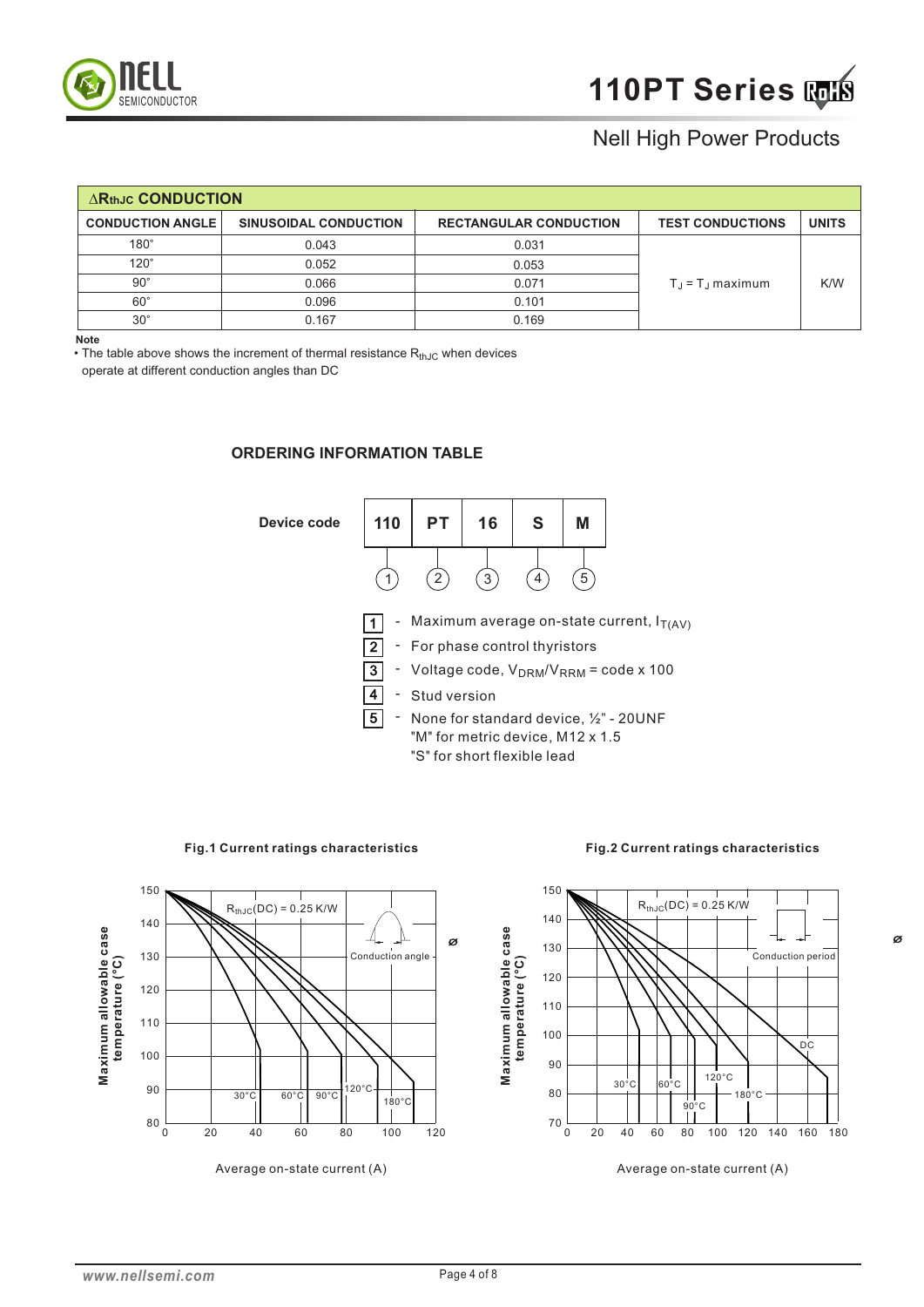

#### **Fig.3 On-State power loss characteristics**









Number of equal amplitude half (A)



**Fig.6 Maximum non-repetitive surge current** 



Average on-state current (A)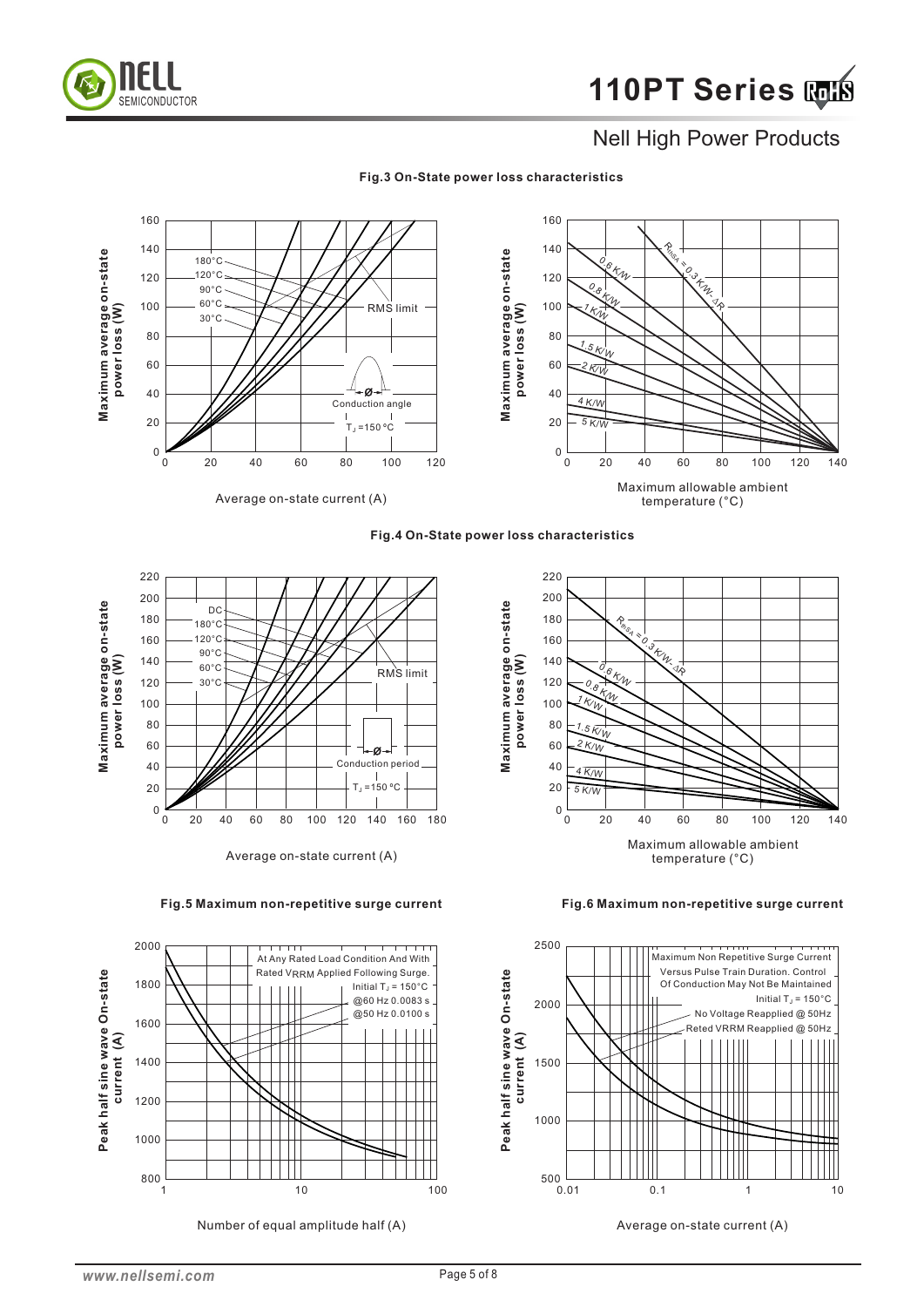



#### **Fig.7 On-state voltage drop characteristics**

**Fig.8 Thermal Impedance Z<sub>thJC</sub> characteristic** 



Square wave pulse duration (s)



#### **Fig.9 Gate characteristics**

lnstantaneous gate voltage (A)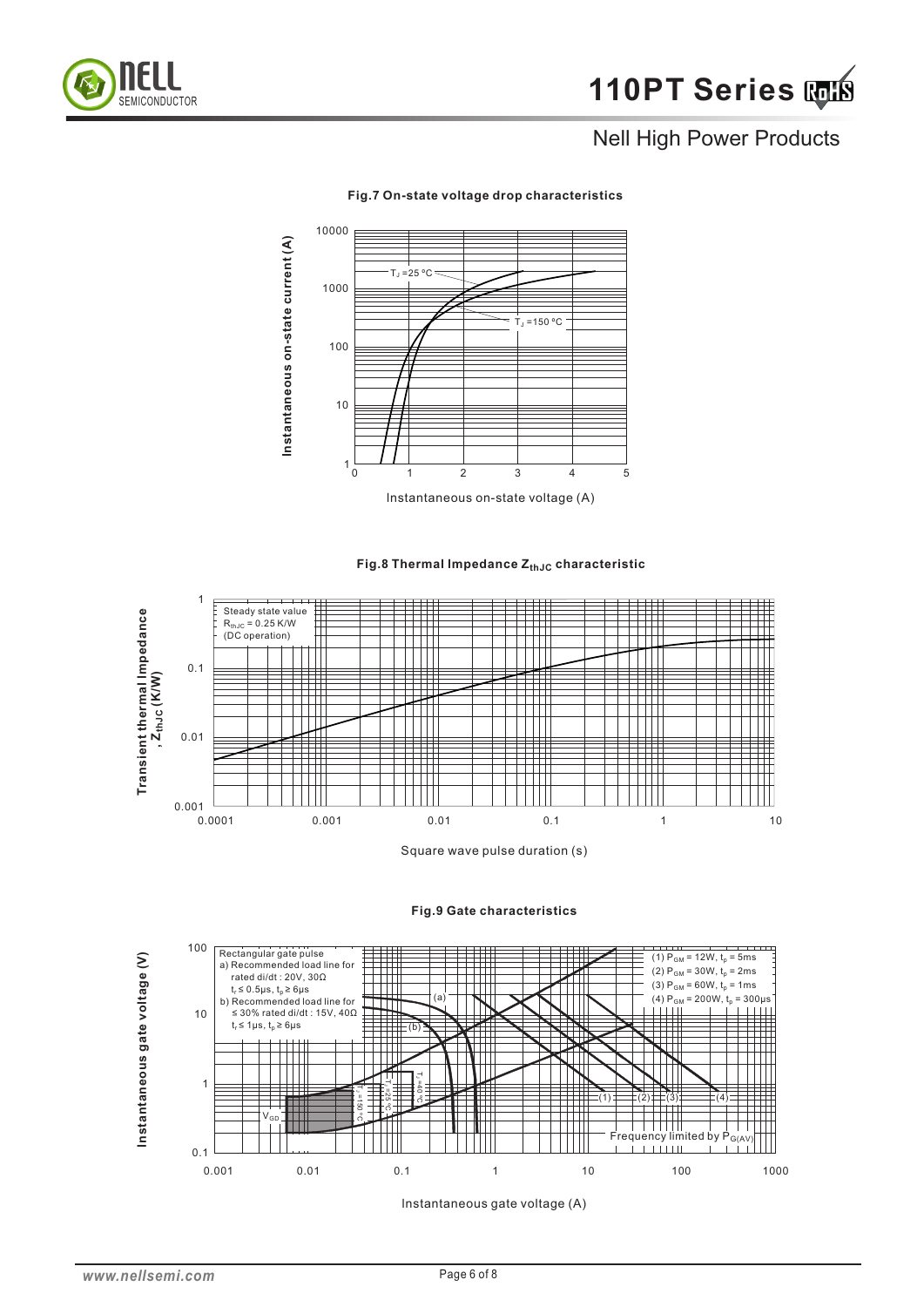

### **Ceramic Housing**